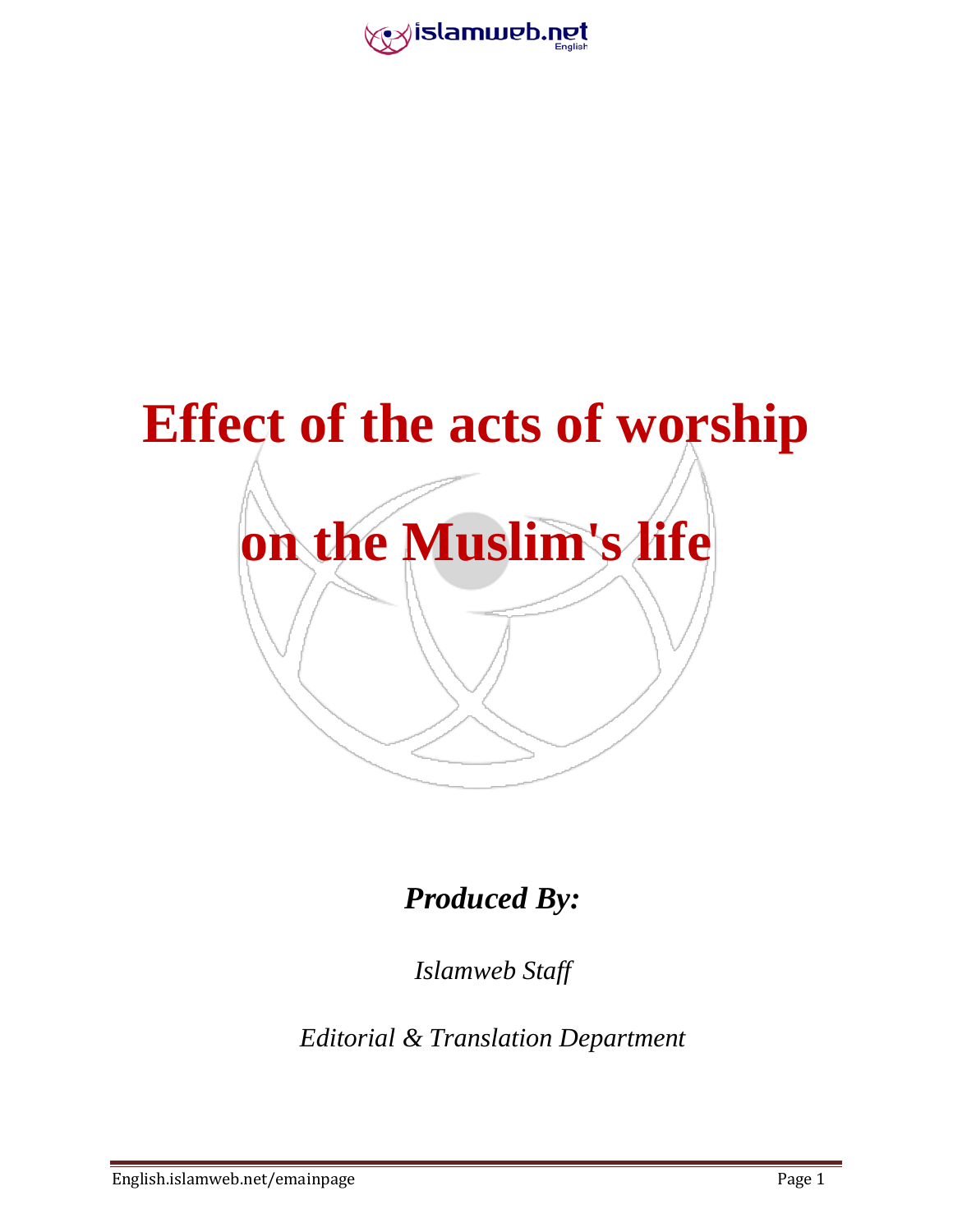

**Definition of worship:**

The best definition given to worship is that it is a comprehensive word which includes all words and deeds that Allah Almighty loves and is pleased with, both outward and inward.

**Importance of worship:** 

Worship is of great importance. Allah Almighty created the creation, sent the Messengers, and revealed the Books to enjoin people to worship Him and forbid worshiping other than Him. Allah Almighty Says (what means): {*And I did not create the jinn and mankind except to worship Me.* [Quran 51: 56], which means that Allah Almighty created them to command them to worship Him and forbid them to disobey Him.

He, the Exalted, also says (what means):

- {*And We certainly sent into every nation a messenger, [saying], "Worship Allah and avoid Taaghoot.*} [Quran 16: 36]
- {*And We sent not before you any messenger except that We revealed to him that, "There is no deity except Me, so worship Me."*} [Quran 21: 25]

There are many types of worship such as fear of Allah, hope in Him, putting trust in Him, seeking His pleasure and fearing his punishment, repenting to Him, seeking His help, seeking refuge with Him, slaughtering for His Sake, vows and so on.

Amongst the other forms of worship are the pillars of Islam which are included in the well-known Hadeeth of Jibreel (Gabriel), where he asked the Prophet,  $\ddot{\mathcal{E}}$ , about Islam. Upon this, the Prophet,  $\mathcal{L}$ , said: "*Islam is to testify that there is none*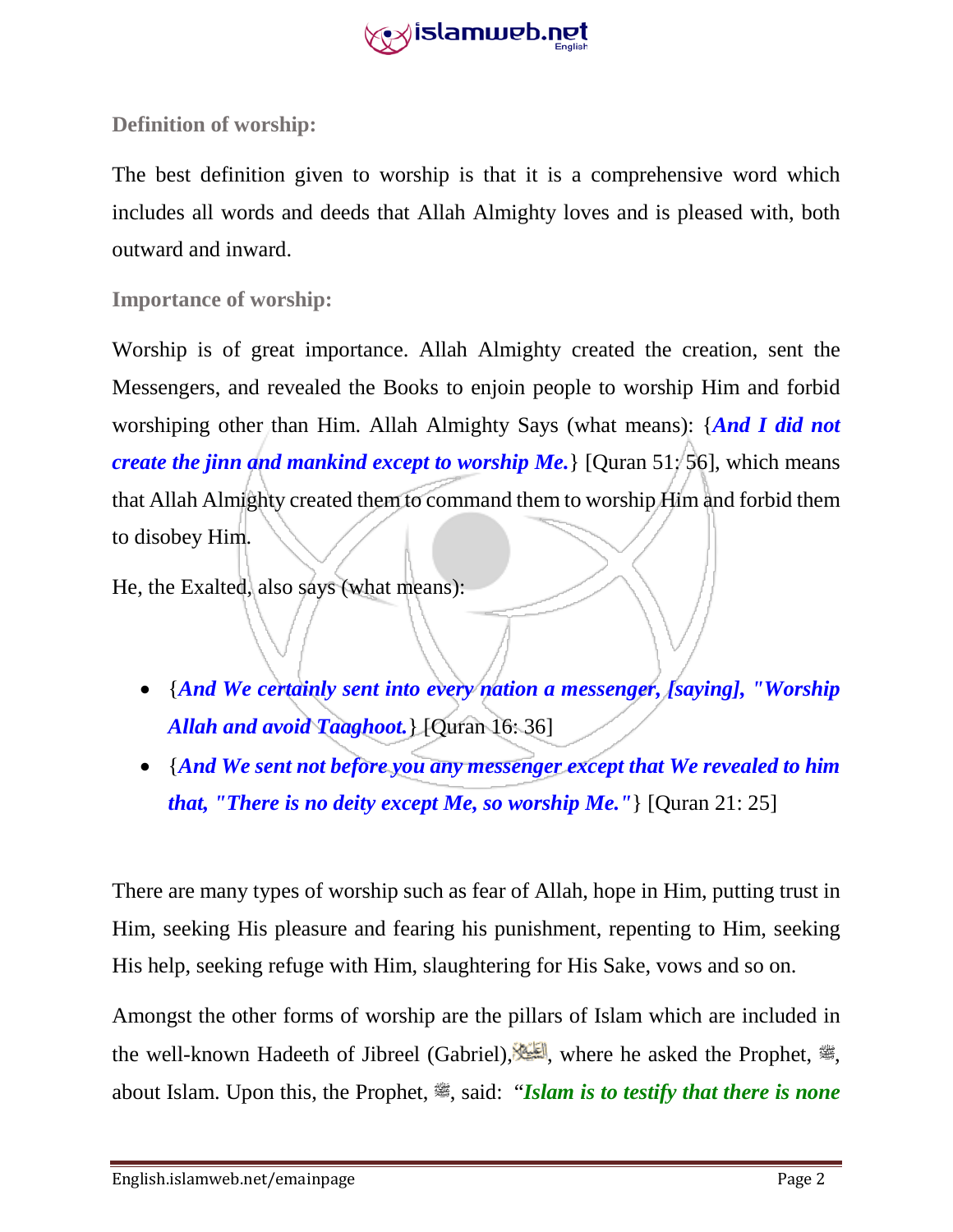

*worthy of worship except Allah and that Muhammad is the Messenger of Allah, to establish the prayer, to pay Zakah (i.e. obligatory charity), to fast Ramadan and to perform pilgrimage to the House if you are able to.*" [Muslim]

Also, 'Abdullah ibn 'Umar, , narrated that the Prophet,  $\mathcal{F}$ , said: "*Islam is built upon five [pillars]: testifying that there is no god worthy of worship but Allah and that Muhammad is the Messenger of Allah; establishing the prayer; paying Zakaah; performing Hajj (pilgrimage) and fasting Ramadan.*" [Al-Bukhari and Muslim]

**Conditions that make worship accepted:**

To be accepted, worship should meet two conditions:

**Firstly,** offering worship with sincerity to Allah Alone.

Secondly, full compliance with the teachings of the Messenger of Allah,  $\ddot{\mathcal{Z}}$ .

Accordingly, sincerity of intention should be dedicated to Allah Almighty, Alone, without associating others with him. Nothing of acts of worship should be dedicated to other than Allah Almighty. Also, one should adhere to the way of the Messenger of Allah,  $\mathcal{L}$ , with sincerity. Thus, Allah Almighty is worshiped according to what the honorable Messenger,  $\mathcal{L}$ , came with only. These are, really, the requirements of the Testimony of Faith, which is a proclamation that none is truly worthy of worship except Allah and that Muhammad is the Messenger of Allah. In other words, all acts of worship should be done for the Sake of Allah Almighty, Alone, and according to the way of the Messenger of Allah,  $\ddot{\mathcal{F}}$ . So, Allah Almighty should not be worshiped. by innovations, newly introduced matters and misdeeds for which Allah Almighty has sent down no authority.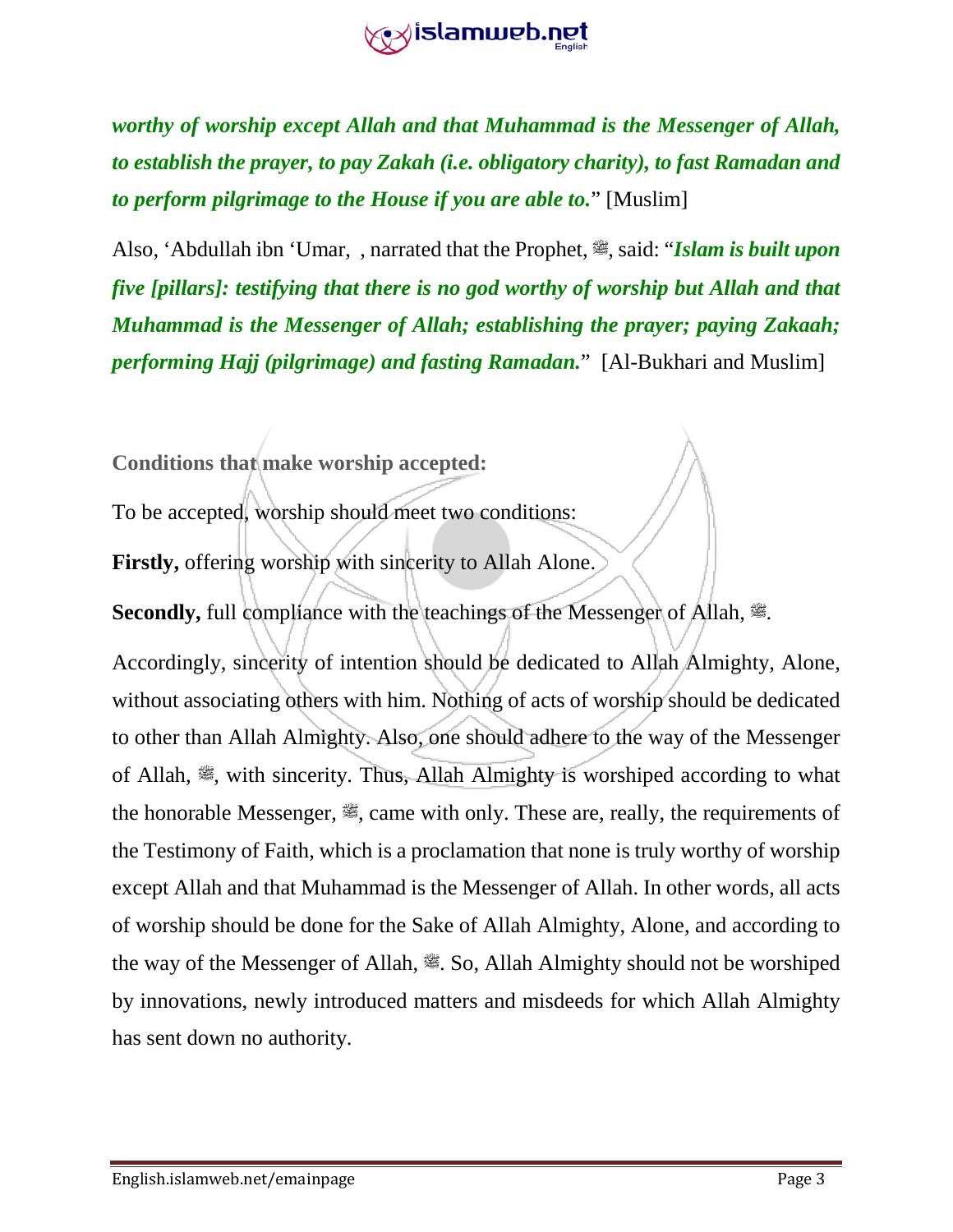

In conclusion, every act should be done sincerely for the sake of Allah Almighty and in total conformity with the way of His Messenger,  $\ddot{\mathscr{E}}$ , because this is the exact implication of testifying that there is no god but Allah and that Muhammad is the Messenger of Allah. If one of these two conditions is missing, meaning that if sincere worship of Allah or compliance with the Prophet,  $\ddot{\mathcal{L}}$ , is not achieved, or both of them, then, in this case, all the acts of the slave will be rejected and Allah Almighty will not accept any of them. Allah Almighty says (what means): {*And We will regard what they have done of deeds and make them as dust dispersed.* [Quran 25: 23] This verse explains that the deeds which lack sincerity will be rejected completely.

Also, the honorable Messenger of Allah,  $\ddot{\mathcal{F}}$ , said:

- "*Whoever innovates anything in this matter of ours (Islam) that is not a part of it will have it rejected.*" [Al-Bukhari and Muslim]
- "*Whoever among you lives after I am gone will see a great deal of dissent. Thus, I urge you to adhere to my way (Sunnah) and the way of the rightlyguided caliphs who will come after me. Hold fast to it and bite onto it with your eyeteeth [i.e., cling firmly to it], and beware of newly-invented matters for every newly-invented matter is Bid'ah (i.e. innovation in religion) and every Bid'ah is a stray error.*" [Abu Dawood and At-Tirmithi]

The Prophet,  $\ddot{\mathcal{F}}$ , mentioned that there would be seventy-three sects, all of whom will be in Hellfire, in a Hadeeth; he excluded only one group, which is the saved sect, clarifying that they are those who follow that which he,  $\ddot{\mathcal{E}}$ , and his honorable companions follow,  $\frac{dS}{dS}$ .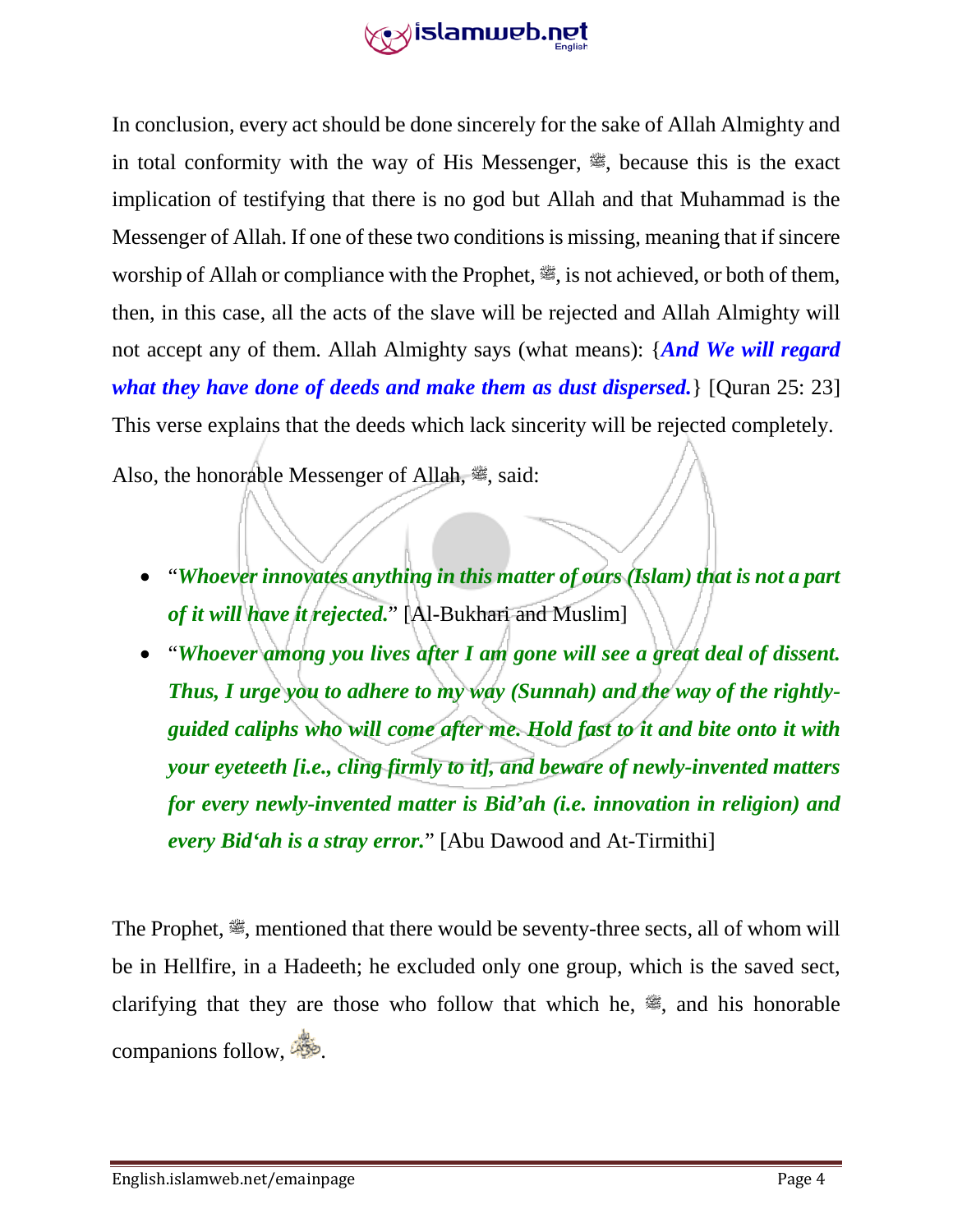## **gett islamweb.net**

Hence, Imam Malik, , said: "*The latter generations of this Ummah (i.e. Islamic nation) will not be rectified except by that which rectified its earlier generations.*"

And he also said:

Whoever introduces any innovation into Islam claiming that it is good, he is thus claiming that Muhammad,  $\mathcal{L}$ , betrayed the message entrusted to him, because Allah Almighty says (what means): {*This day I have perfected for you your religion.*} [Quran 5:3]

So whatever was not part of the religion of Islam at the time of the Prophet,  $\ddot{\mathcal{L}}$ , is never part thereof now. [Ash-Shatibi in Al-Istisam]

Accordingly, one cannot do an act of worship which was not done by the Prophet,  $\mathscr{L}$ , claiming that he has good intentions. That is because when the Prophet,  $\mathscr{L}$ , was informed that one of the honorable companions slaughtered his sacrifice before 'Eid prayer, he said to him: "*Your sheep* is a sheep for meat (i.e., not a sacrifice)." [Al-Bukhari and Muslim]

That is because it was not in conformity with the Sunnah of the Prophet,  $\ddot{\mathcal{F}}$ , which commands that slaughtering the sacrificial animal should be done after performing 'Eid prayer; however, slaughtering before prayer does not meet the proper time and, thus, it will not be considered valid.

Al-Hafith Ibn Hajar, , said, in Al-Fat-h, commenting on this Hadeeth: "*Shaykh Abu Muhammad ibn Abi Jamrah said, 'It indicates that any act cannot be valid, even if it is done with a good intention, unless it is done in conformity with the Sharee'ah.'*"

Moreover, 'Abdullah ibn Mas'ood,  $\ddot{\bullet}$ , the companion of the Messenger of Allah,  $\mathcal{L}$ , saw some people in the mosque, sitting in circles. Every one of them had a number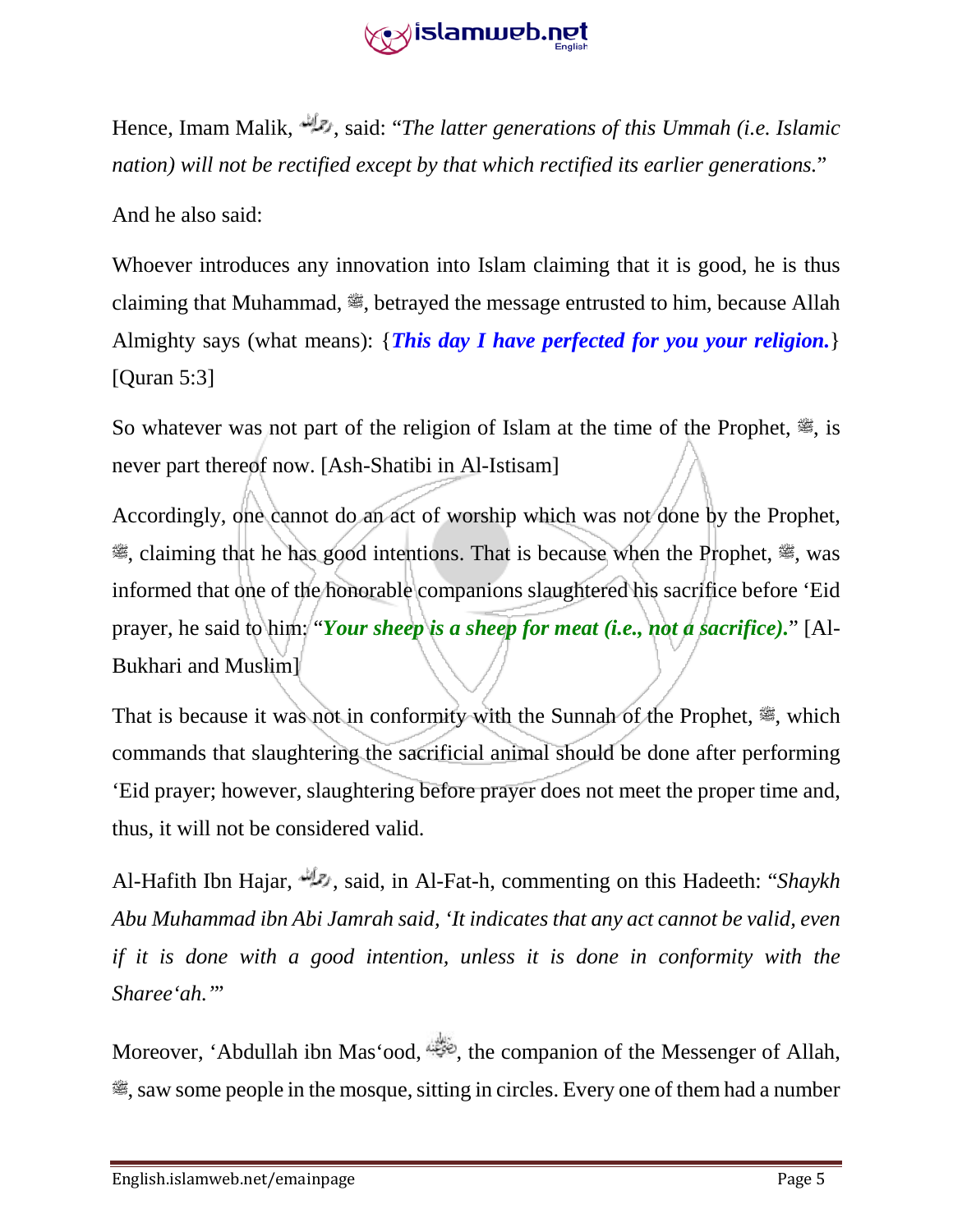

of pebbles. Among them, there was a man who would say, "*Say 'Subhan Allah' (Tasbeeh) one hundred times, say 'La ilaha ill-Allah' (Tahleel) one hundred times, and say 'Allahu Akbar' (Takbeer) one hundred times,*" and they would say so, counting with pebbles. Ibn Mas'ood, stood before them and said, "*What is this that I see you doing?*" They said, "*O Abu 'Abdur-Rahman, these are pebbles with which we count the Takbeer, Tahleel and Tasbeeh.*"

He said, "*Count your bad deeds, for I promise you that nothing of your good deeds will be lost. Woe to you, O Ummah of Muhammad, how soon you have drifted into the way of ruin even though the companions of your Prophet,*  $\ddot{\mathcal{F}}$  are still alive *amongst you, and his garments and the vessels which he used are not yet worn out or broken. By the One in Whose hand my soul is, either you are following a way that is more guided than the way of Muhammad,*  $\ddot{\mathcal{Z}}$ *, or you are starting a way that is the way of misguidance." They said, "By Allah, O Abu 'Abd al-Rahmaan, we did not intend anything but good.*"

He said, "How many of those who intend good never attain it." [Ad-Darimi; Al-Albani; Saheeh]

Amongst the effects that the acts of worship cause is expanding the person's breast, peace of mind, abundant provision, safety, comfort and tranquility.

Such effects are attested to by many Quranic verses and Prophetic traditions. They also indicate that fearing Allah Almighty and doing good deeds cause happiness in this world and the Hereafter.

Allah Almighty says (what means): {*And if only the people of the cities had believed and feared Allah, We would have opened upon them blessings from the heaven and the earth.*} [Quran 7: 96]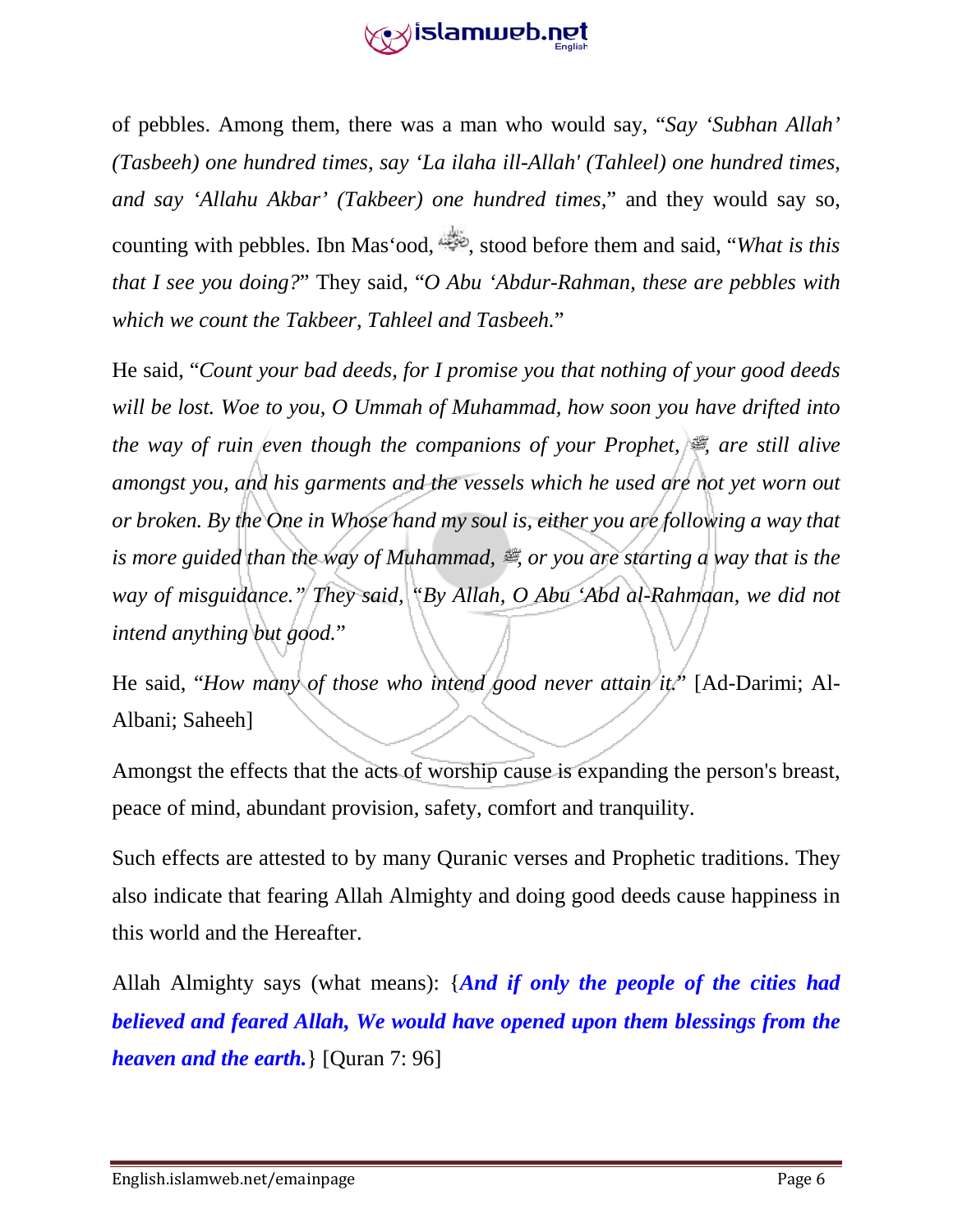

This noble verse speaks about worship and the effects it leaves on the life of the Muslim. That is, it is stated in it that whoever fears Allah Almighty and believes in him, He, the Exalted, will reward him greatly in this world, with good provision, and will sent, upon him, blessings from the heaven and the earth, through sending down rain and getting out plants and treasures from the earth.

Allah Almighty says (what means): {*And if only they upheld [the law of] the Torah, the Gospel, and what has been revealed to them from their Lord, they would have consumed [provision] from above them and from beneath their feet.*} [Quran 5: 66], meaning that they would have benefited from the provisions that Allah Almighty sends down to them from the heaven due to rain and also from beneath their feet, from where He causes to grow, from the earth, such as plants and trees, and from the treasures that He produces from the earth. What Allah Almighty mentioned in both verses in relation to the people of the cities and the People of the Book refers to the reward of the worldly life for believing in Him and fearing Him. As for the reward of the Hereafter for the righteous believers, Allah Almighty mentioned it in His saying (which means): {*And if only the People of the Scripture had believed and feared Allah, We would have removed from them their misdeeds and admitted them to Gardens of Pleasure.*} [Quran 5: 65]

Allah Almighty says (what means): {*O you who have believed, fear Allah and speak words of appropriate justice.*} [Quran 33: 70] This is really a form of worship. He, the Exalted, then mentioned the effects that it causes, saying (what means): {*He will [then] amend for you your deeds and forgive you your sins. And whoever obeys Allah and His Messenger has certainly attained a great attainment.*} [Quran 33: 71]

Amending deeds and forgiving sins in the Hereafter are included among the effects of worship. This noble verse mentioned the effects that worship causes in this life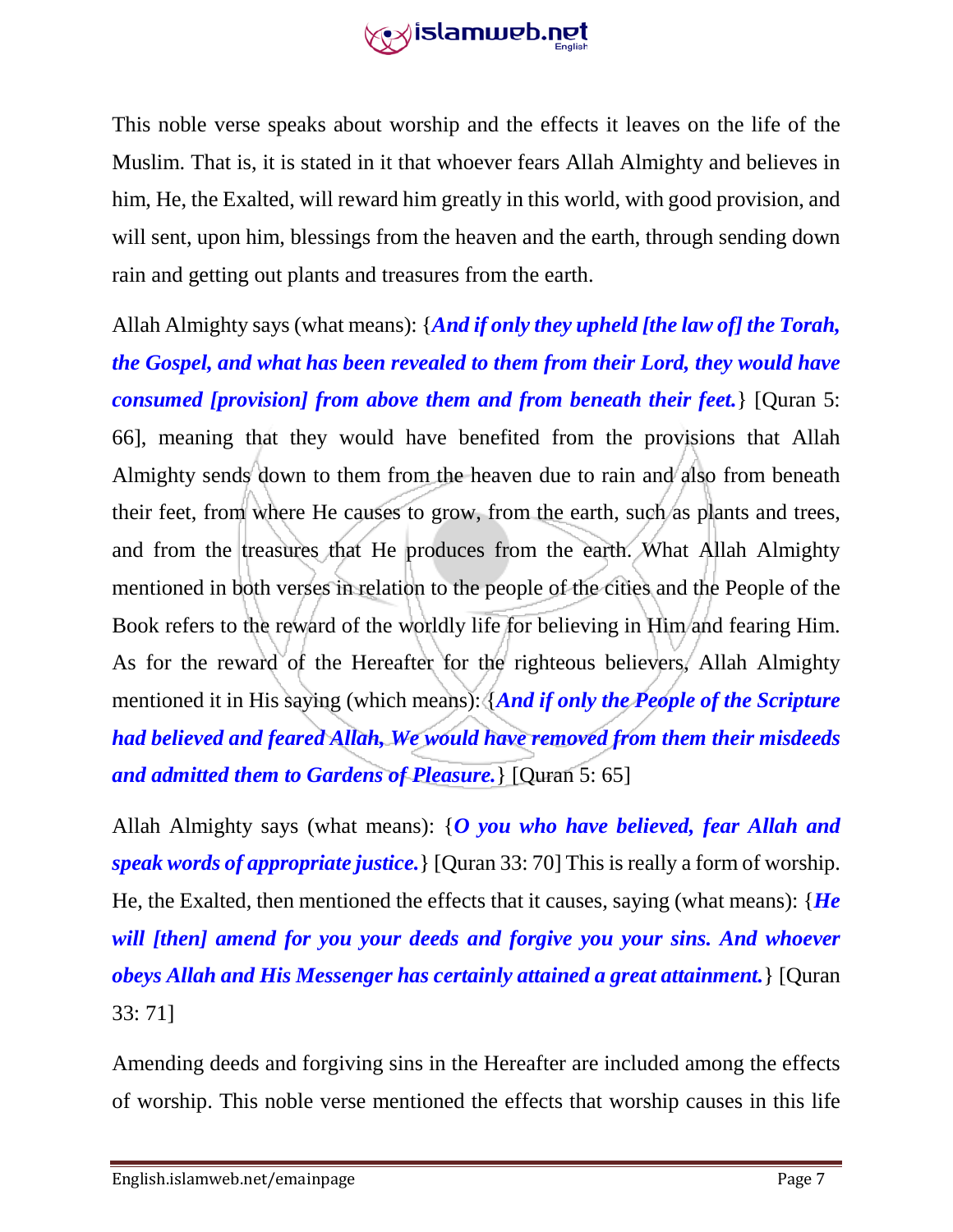

and the Hereafter. In this life, the person will have his deeds amended, will attain success and guidance and will travel in his journey to Allah Almighty with clear insight. In the Hereafter, he will have his sins forgiven and his misdeeds removed.

Allah Almighty says (what means): {*And whoever fears Allah – He will make for him a way out and will provide for him from where he does not expect it.*} [Quran 65: 2-3]

This noble verse indicates that fearing Allah Almighty, which means worshiping Him and submitting to his orders and avoiding his prohibitions, entails relieving the person from difficulties and hardship. Moreover, Allah Almighty provides whoever obeys and fears him from where he does not expect it.

Allah Almighty says (what means): {*And whoever fears Allah – He will make for him of his matter ease.*} [Quran 65: 4]

Facilitation of the person's matters, making accessible for him the ways of goodness and opening before him the ways that lead him to attaining happiness in this life and the Hereafter are other consequences of fearing Allah Almighty.

Allah Almighty says (what means): {*And whoever fears Allah – He will remove for him his misdeeds and make great for him his reward.*} [Quran 65: 5] This is included in the reward that the person earns due to fearing Allah Almighty, who says (what means): {*O you who have believed, if you fear Allah, He will grant you a criterion and will remove from you your misdeeds and forgive you. And Allah is the possessor of great bounty.*} [Quran 8: 29]

This noble verse indicates that whoever fears Allah Almighty and obeys Him and His Messenger,  $\mathcal{L}$ , He, the Exalted, will grant him a criterion with which he can easily distinguish between truth and falsehood. He will travel the journey to Allah Almighty with clear insight and guidance. This is to take place in this life. As for in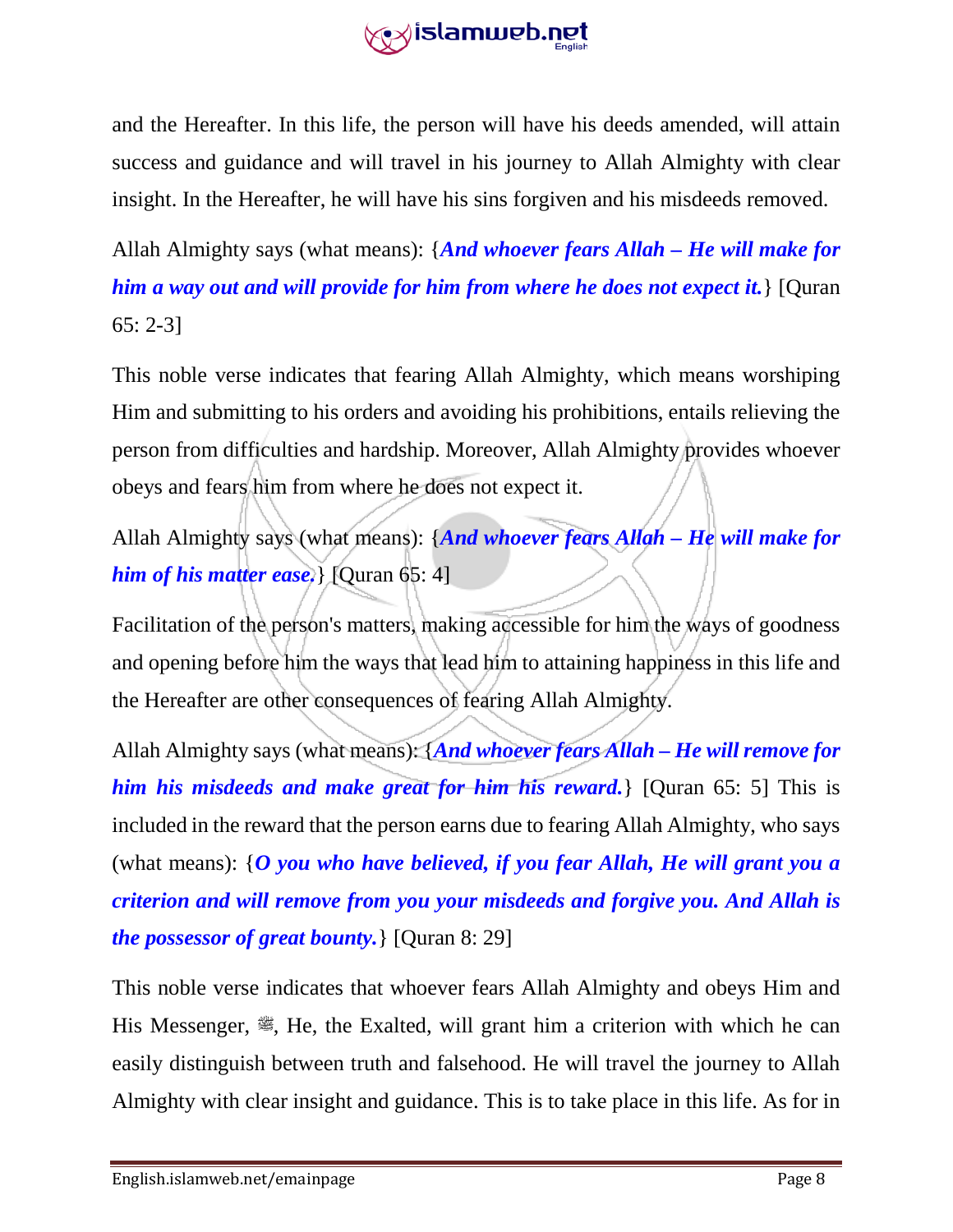# **extistamweb.net**

the Hereafter, Allah, the Exalted, will forgive him his misdeeds and sins. Just like Allah Almighty says at the beginning of the above verse (what means): {*…if you fear Allah, He will grant you a criterion…*} [Quran 8: 29] He also says (what means) at the end of the verse of debt (what means): {*And fear Allah. And Allah teaches you.*} [Quran 2: 282] and He also says (what means), through the tongue of Nooh (Noah): {*And said, ask forgiveness of your Lord. Indeed, He is ever a Perpetual Forgiver. He will send [rain from] the sky upon you in [continuing] showers. And give you increase in wealth and children and provide for you gardens and provide for you rivers.*} [Quran 71: 10-12]

Such are the effects of worship, which is referred to in the verse here as seeking forgiveness. The outcomes of such form of worship are Allah's sending of rain from the sky in continuing showers for the slaves, his supply with wealth and children and providing them with gardens and rivers.

Allah Almighty also mentioned the same about Prophet Hood, see, and his people as He says (what means): {*And O my people, ask forgiveness of your Lord and then repent to Him. He will send [rain from] the sky upon you in showers and increase you in strength [added] to your strength.*} [Quran 11: 52]

Also, Allah Almighty says (what means) about our Prophet Muhammad,  $\ddot{\mathcal{Z}}$ , and his people:

- {*And [saying], "Seek forgiveness of your Lord and repent to Him, [and] He will let you enjoy a good provision for a specified term and give every doer of favor his favor...*} [Quran 11: 3]
- {*Whoever does righteousness, whether male or female, while he is a believer – We will surely cause him to live a good life, and We will surely give them*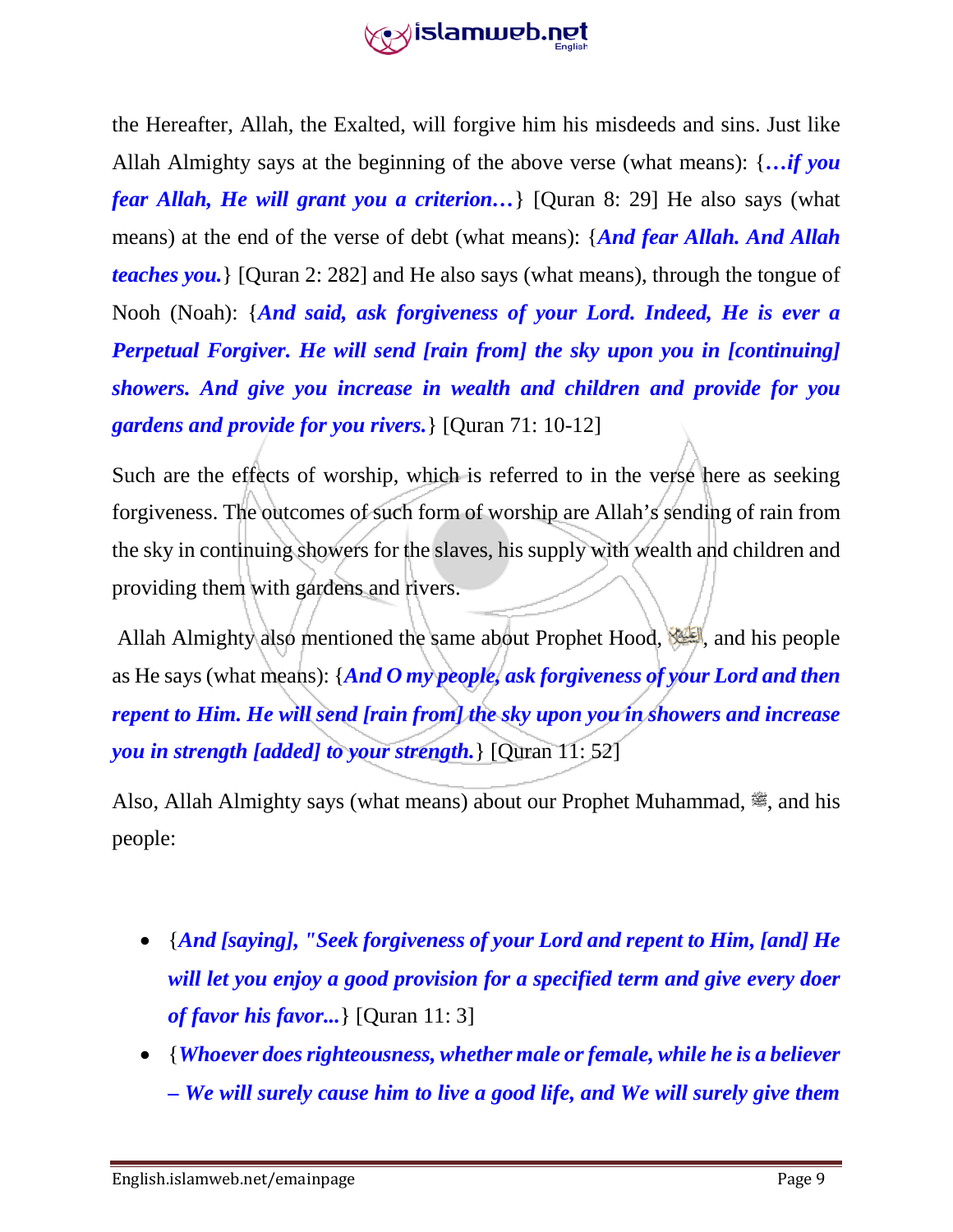

*their reward [in the Hereafter] according to the best of what they used to do.*} [Quran 16: 97]

This noble verse indicates that faith and good deeds make one live a good life full of Taqwa (God-fearing) and obedience to Allah Almighty and His Messenger,  $\ddot{\mathcal{F}}$ , along with the great reward one will get in the Hereafter.

There are texts of the purified Sunnah which highlight the good effects that acts of worship have on the life of the Muslim. Some such effects are indicated in the context of the advice given by the honorable Prophet,  $\ddot{\mathcal{L}}$ , to Ibn 'Abbas, , as he,  $\ddot{\mathcal{Z}}$ , said in this great and precious advice: "*Be mindful of Allah, and Allah will protect you. Be mindful of Allah, and you will find Him in front of you.*" [At-Trimithi]

According to another wording reported by Imam Ahmad,  $\bullet$ , he,  $\ddot{\bullet}$ , said: "*Be mindful of Allah, you will find Him before you. Remember Allah during times of ease and He will remember you during times of hardship.*"

Ibn Rajab,  $\mathbb{R}^2$ , mentioned in his book *Jaami' Al-'Uloom wal Hikam*, explaining the above Hadeeth, valuable meanings which helped me in clarifying the meaning of the statements mentioned in this Hadeeth. The protection of Allah Almighty to his slave has two aspects:

- Protecting his body, wealth, children and family members.
- Protecting his religion i.e. he will be safe from misguiding doubts and forbidden desires.

In this way, one will be successful and steadfast regarding the matters of his religion and worldly life. Thus Allah Almighty protects those who observe the teachings of His religion properly for indeed, one reaps what he sows.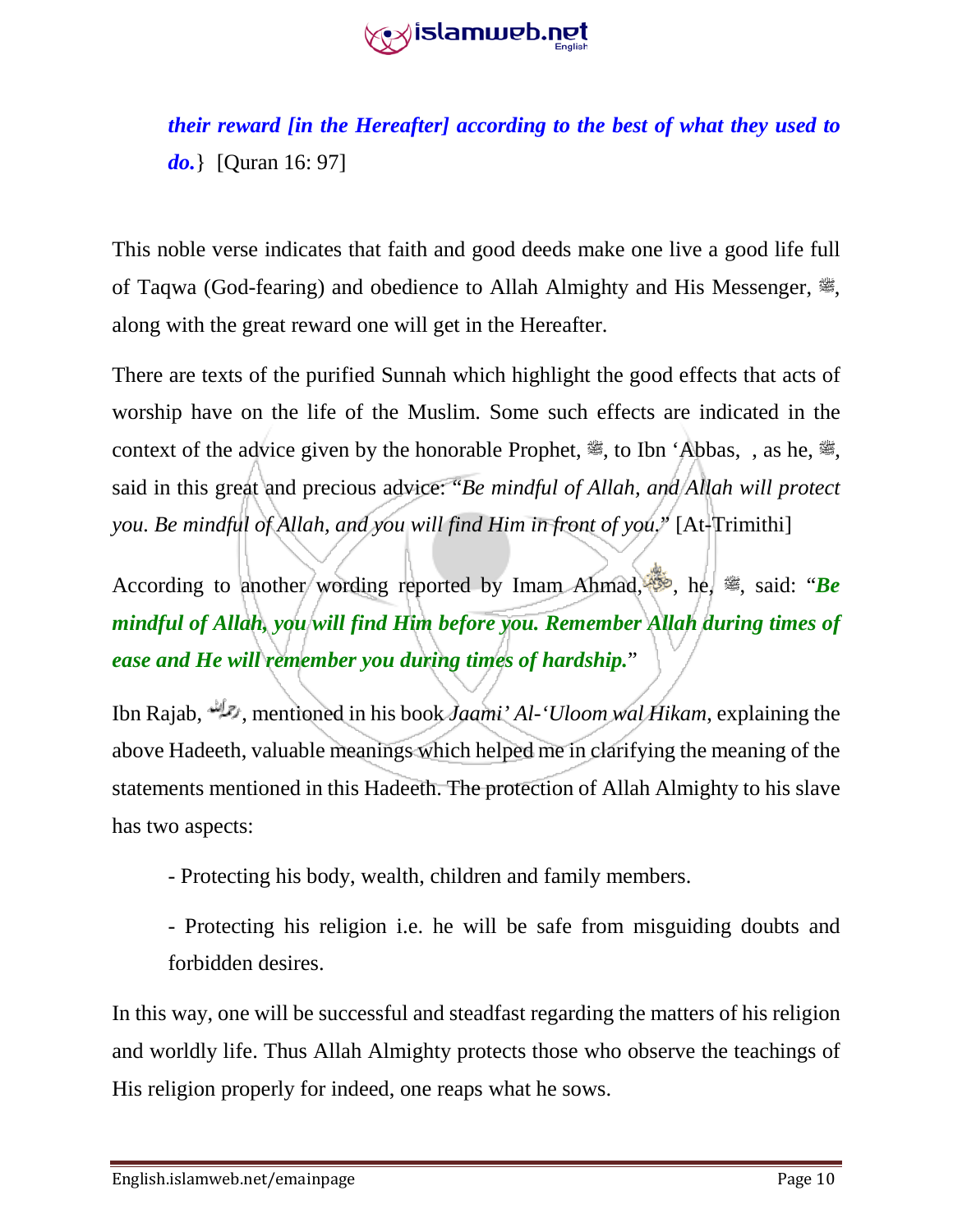

As for his saying, "*He will protect you.*" It is one of the effects that the good deeds bring about. It is the result of one's actions. As for his saying "*Be Mindful of Allah, and you will find Him in front of you,*" it means that Allah Almighty will take care of you and protect you from evil.

As for his saying, "*Remember Allah during times of ease and He will remember you during times of hardship,*" it means that if one abides by the obedience of Allah Almighty and His Messenger,  $\ddot{\mathcal{L}}$ , during the times of ease and prosperity, Allah Almighty will reward him and protect him during times of hardship and experiencing difficulties.

The fact that whoever remembers Allah during times of ease, He will take care of him during times of hardship is highlighted by the story of the three men who took shelter in a cave in a mountain. A big rock rolled down from above the mountain and blocked the cave's mouth. They could not go out, as if they were in a grave while still being alive. They began to think and decided that the thing with which Allah Almighty would relieve them from their difficulty was to look for good deeds they did for the Sake of Allah Almighty during times of ease and then invoke Allah by means of those deeds, so that Allah would relieve them from their difficulty. One of them invoked Allah Almighty by his dutifulness and kindness to his parents. The second invoked Allah Almighty by his keeping away from fornication while he was able to commit it. The third invoked Allah Almighty by his preserving of the financial right of his laborer and investing it when he left before receiving it. Every one of them invoked Allah Almighty by means of a good deed that he did for His sake only, during times of ease, and thus Allah Almighty removed the rock and they went out.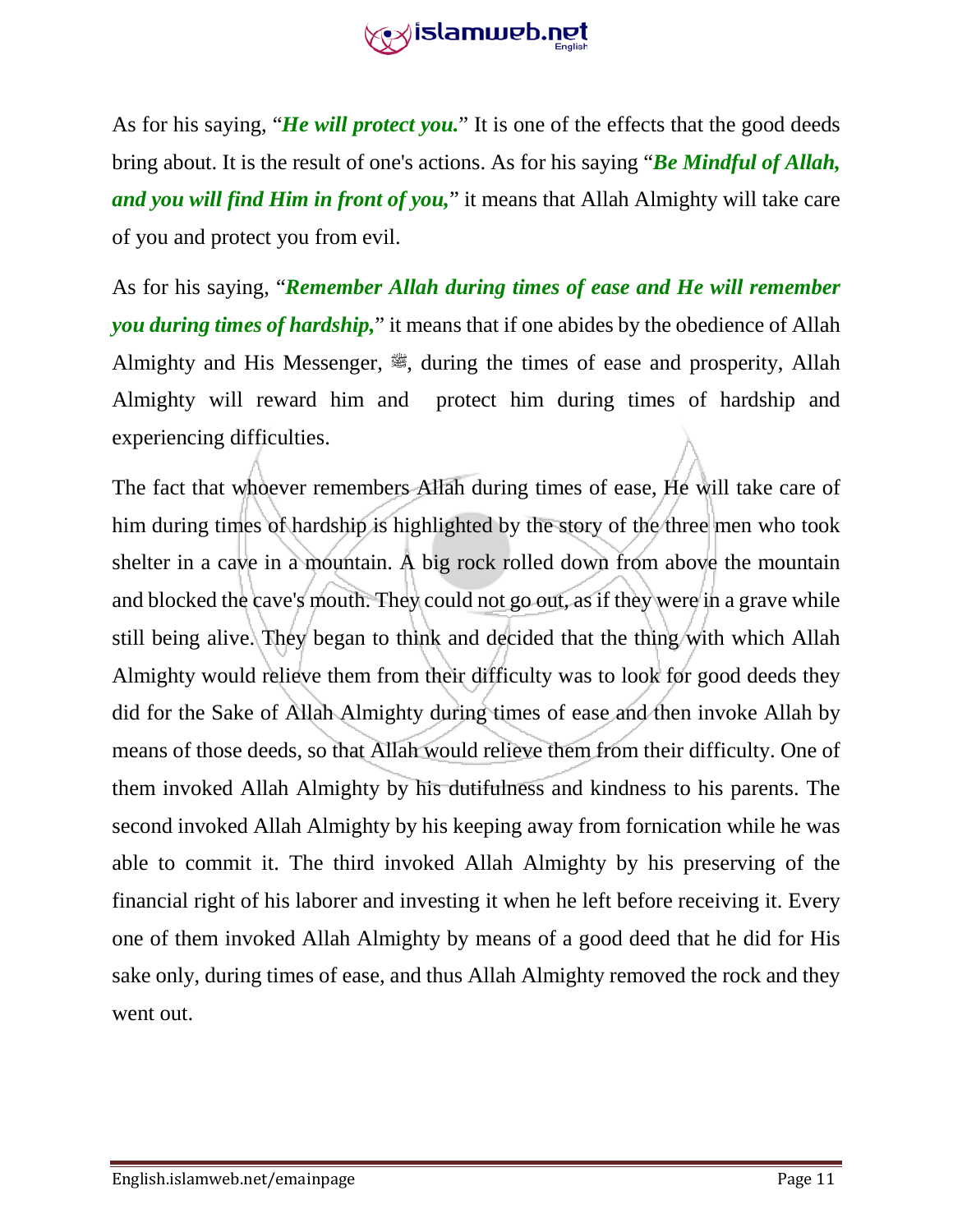# **extislamweb.net**

This story was reported in Saheeh Al-Bukhari and Saheeh Muslim, on the authority of 'Abdullah ibn 'Umar, . Acts of worship include prayers, Zakat, fasting, and Hajj. Each of such acts has great effects on the life of the Muslim individual.

Prayer is the fundamental pillar of Islam. It forbids immorality and evildoing. It is a strong bond between the slave and his Lord. So, if one observes prayers regularly in the mosque with the Muslim congregation, it strengthens his relationship with Allah Almighty. That is because he will be in permanent contact with Allah Almighty, throughout his days and nights, for he offers obligatory prayer five times a day along with what he does of supererogatory prayers. In this way, Allah Almighty will greatly reward him for this and keep him away from immoralities and wrongdoing. Because if he intends to commit a sin or misdeed, he will remember: why does he pray? Why does he observe it regularly? Then he realizes that he does all this so as to seek the reward of Allah Almighty, fearing his punishment. In this way, the prayer will forbid him from committing immorality and wrongdoing and thus he will keep away from them. Allah Almighty says (what means): {*Indeed, prayer prohibits immorality and wrongdoing.*} [Quran 29: 45]

Furthermore, Zakat has great effects. It purifies the soul from stinginess and miserliness. It purifies and increases wealth. It achieves what is currently called social solidarity i.e. when the rich pay Zakat from their wealth and give it to the poor. By doing so, the poor will have their needs satisfied and will receive sustenance because of this right that Allah Almighty prescribed in the wealth of the rich. Mu'aath ibn Jabal,  $\ddot{\ddot{\phi}}$ , narrated that the Prophet,  $\ddot{\ddot{\phi}}$ , said: *'If they obey you in this (i.e. to perform prayer), then tell them that Allah has enjoined upon them charity from their wealth, to be taken from their rich and given to their poor.*" [Al-Bukhari and Muslim]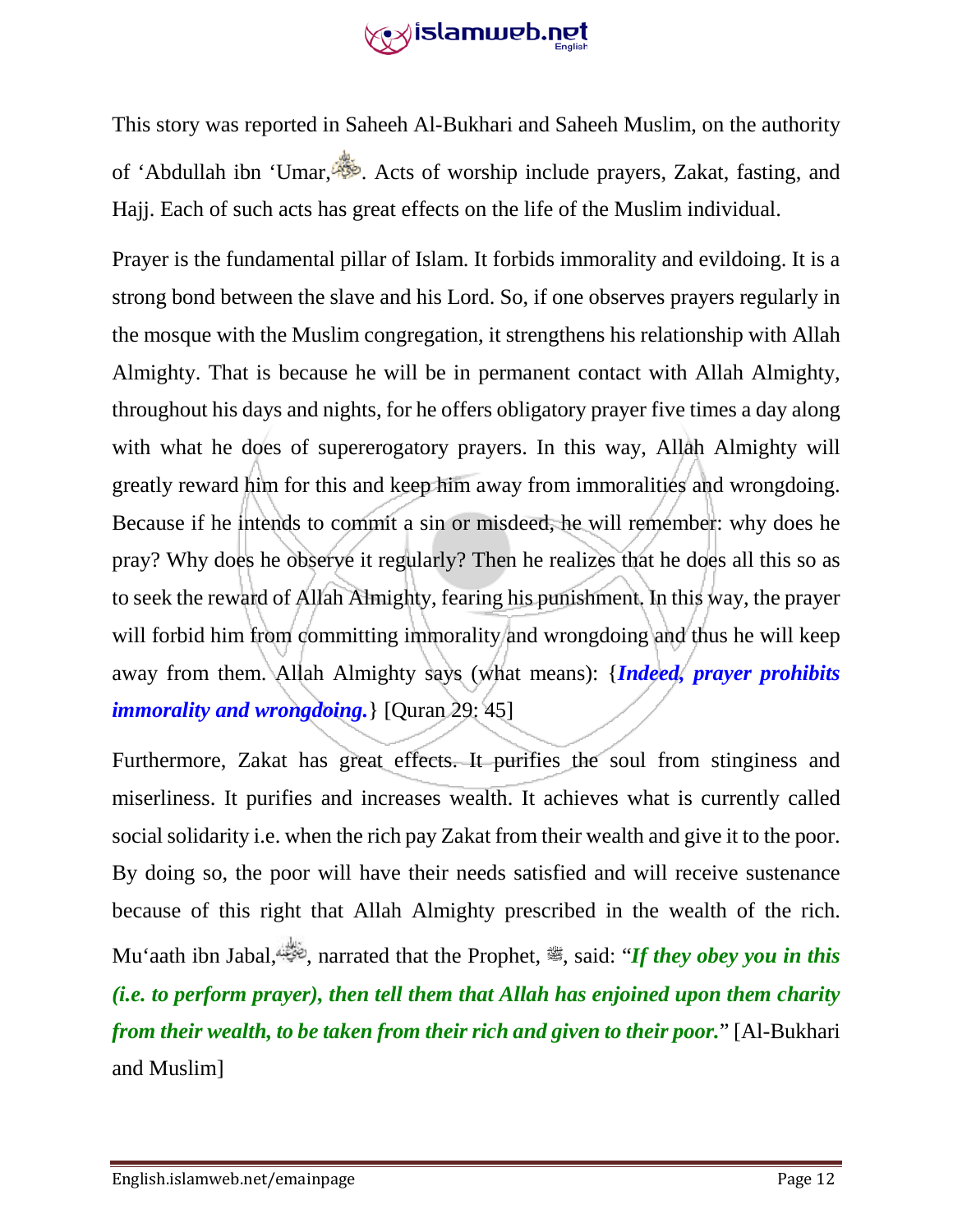

Giving Zakat has great benefits for the rich. It purifies their souls and increases their wealth, and they will be rewarded for doing good to their fellow Muslim, who was afflicted with poverty and difficulty. So, this Zakat will satisfy and put an end to their need. Allah Almighty prescribed Zakat on the wealth of the rich in a way that brings about benefit to the poor and does not cause harm to the rich. It is just a small part from a lot of wealth that Allah Almighty bestowed upon the rich, out of His favor and bounty. This small part cannot harm the rich person in any way while it is very beneficial to the poor one who has not got any money.

Amongst the good effects that charity and kindness bring about is what was narrated on the authority of Abu Hurayrah,  $\ddot{\mathcal{L}}$ , that the Prophet,  $\ddot{\mathcal{L}}$ , said:

"*While a man was walking through a barren land, he heard a voice coming out of a cloud saying: "Irrigate the garden of so-and-so." Thereupon, the cloud drifted in a certain direction and discharged its water over a rocky plain. The streamlets flowed into a channel. This man followed the channel until it reached a garden and he saw the owner of the garden standing in its center, working with his spade, spreading the water (changing the course of the water). He asked him: "O slave of Allah, what is your name?'' He told his name, which was the same that he heard from the cloud. The owner of the garden then asked him: "O slave of Allah, why did you ask my name?'' He replied: "I heard a voice from a cloud which poured down this water saying: `Irrigate the garden of so-and-so.' I would like to know: what do you do with it.'' He said: "Now that you asked me, I will tell you. I estimate the produce of the garden and distribute one-third of it in charity, I spend one-third on myself and my family, and I invest one-third back into the garden.*" [Muslim]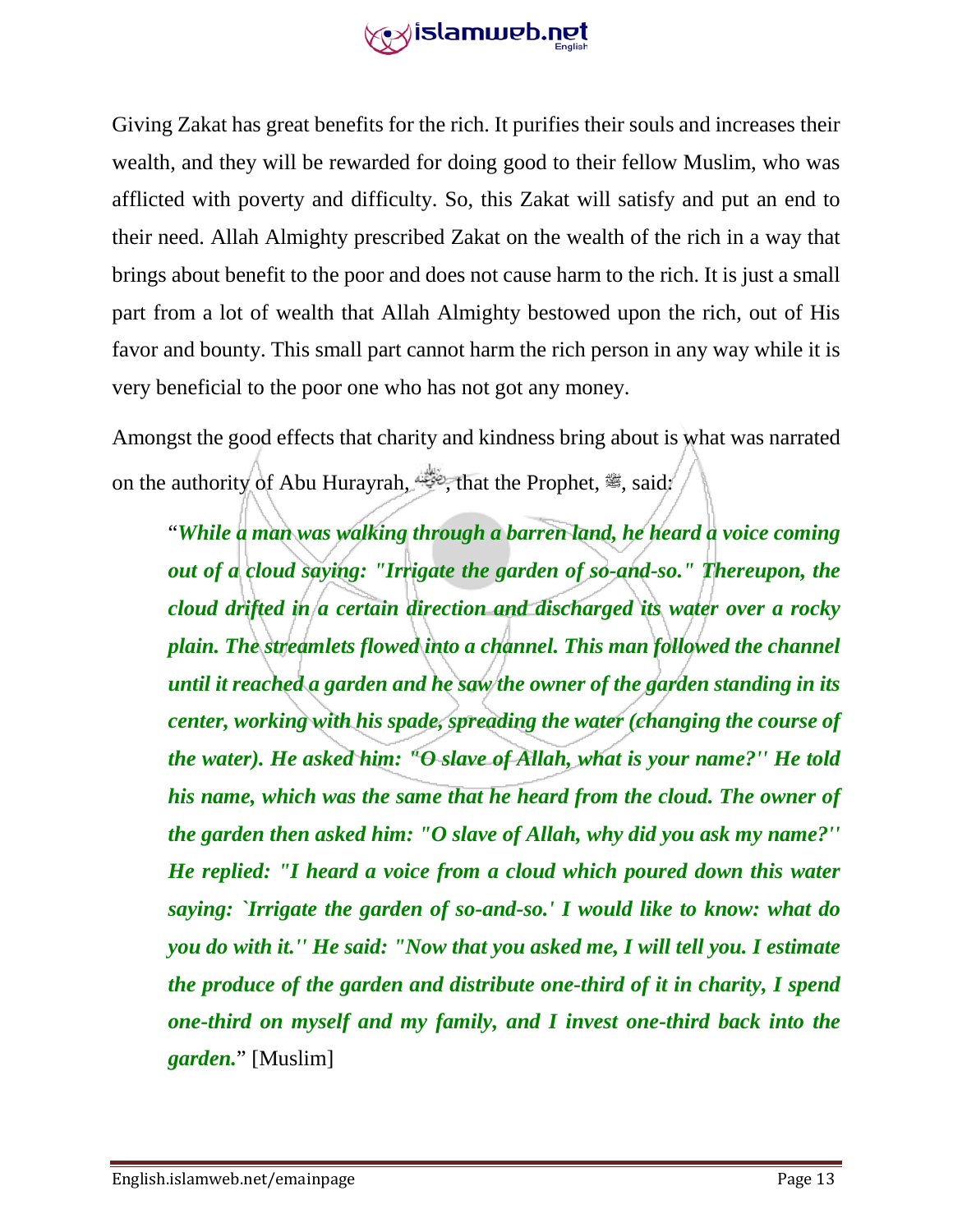#### **extistamweb.net**

In another narration: he said to him: "*And I give one-third of it in charity for the needy, those who ask [for help], and the wayfarer.*"

As for fasting, it is has great effects and good results. Fasting is a shield as the Messenger of Allah, <sup>22</sup>, said: "*Fasting is a shield*." [Al-Bukhari and Muslim]

It is a shield from the Hellfire and a protection from it in the Hereafter. It is a shield from committing sins because it weakens the power of desires in the soul and thus it becomes easy to curb them, prevents it from falling in problems and doing prohibited matters due to excessive enjoyment of blessings. Indeed, the soul may do what has bad repercussions in this life and Hereafter because of such desires. Therefore, the honorable Prophet,  $\ddot{\mathcal{Z}}$ , said: "*Paradise is surrounded with difficulties and Hellfire is surrounded with desires.*" [Al-Bukhari and Muslim and the wording is for Muslim]

The way to Paradise needs patience in terms of obeying Allah Almighty and the same on keeping away from sins. Meanwhile, the way to Hellfire is surrounded with desires. So, if one keeps away from desires, he will be successful. However, if he gets used to desires, this may make him fall in the prohibited matters. It will be a temporary happiness; however, it will be followed by regret, sorrow, shame and disgrace in this life and Hereafter. Ibn Mas'ood,  $\overset{\text{def}}{=}$ , narrated that the Messenger, صلى الله عليه وسلم, said: "*O young men, whoever among you is able to marry, let him get married. Whoever is not able to, he should fast, for it will be a shield for him.*" [Al-Bukhari and Muslim]

The Prophet,  $\ddot{\mathcal{L}}$ , explained that if one is able to marry, he should hasten to marry so as to keep himself chaste. However, if he is unable, then he should adopt the advice of the Prophet,  $\ddot{\mathcal{F}}$ , which is fasting, for it is a protection and shield for one against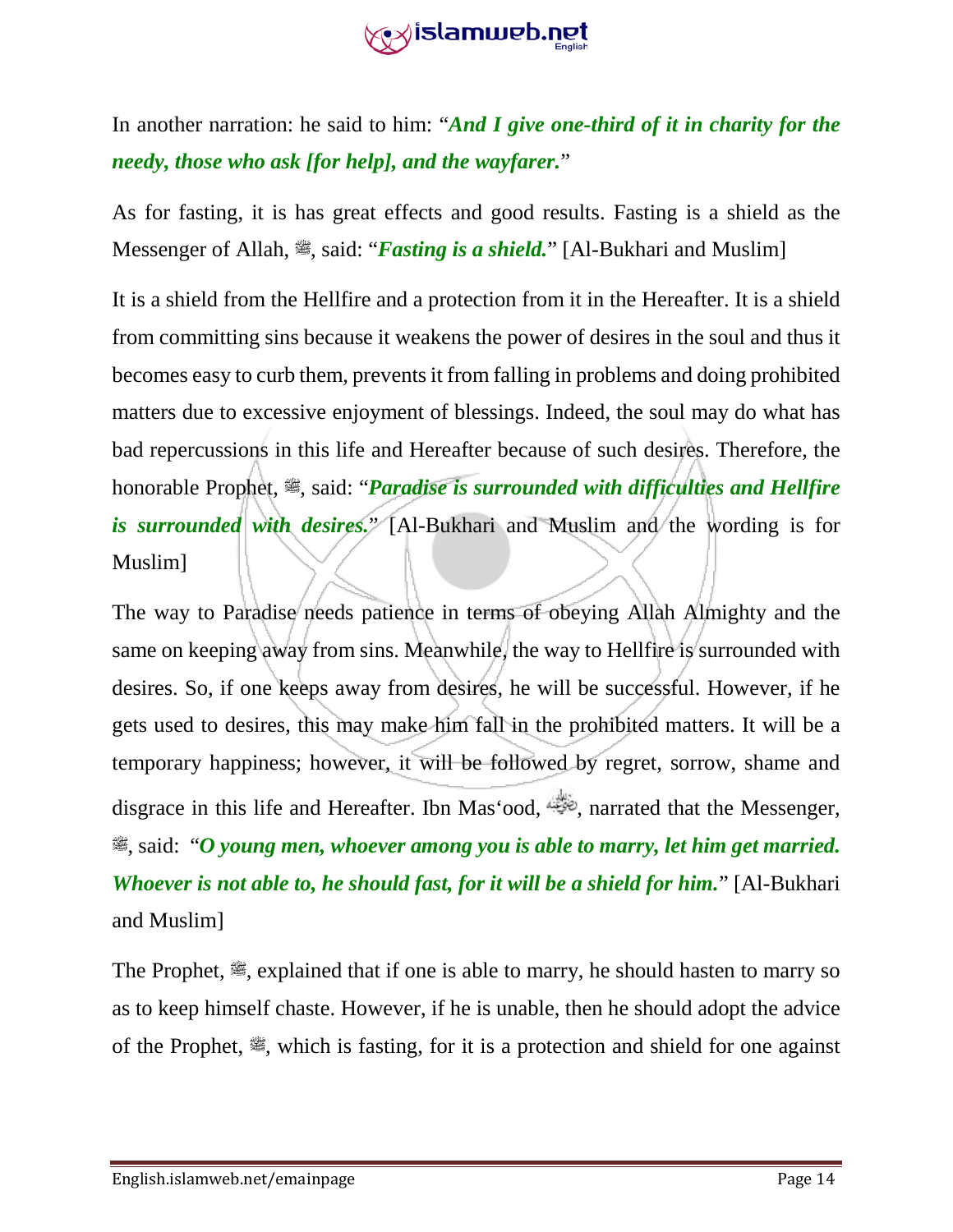

committing sins. That is because fasting hinders the soul from doing what it usually does while enjoying food and drinks.

To sum up, this is an instruction given by the honorable Messenger,  $\ddot{\mathcal{L}}$ , to young people to hasten to marry if they are able, otherwise, they should restrain themselves by fasting.

When rich people fast, they feel the pain of hunger. They remember the grace of Allah Almighty on them who made them rich and thus thank him for that. They will feel that there are Muslims brothers who suffer from hunger while they are not fasting only because they do not find what can satisfy their hunger. Thus, this will urge them to be kind to the needy and the poor.

As for Hajj, it is a great act of worship that Allah Almighty enjoined upon his servants once in a lifetime. It includes many matters related to wealth and body which are of great effects and good results in the life of humans. Abu Hurayrah, narrated that the Prophet,  $\ddot{\mathcal{L}}$ , said: *'From one 'Umrah to another is an expiation for whatever (sins) come between them, and an accepted Hajj brings no less a reward than Paradise.*" [Al-Bukhari and Muslim]

Also, Abu Hurayrah,  $\frac{d}{d}$ , narrated that when the Prophet,  $\cong$ , was asked about the best of deeds, he said: "*Belief in Allah and His Messenger.*" He was asked, then what? He said, "*Jihad for the Sake of Allah.*" He was asked, then what? He said, "An accepted Hajj." [Al-Bukhaari and Muslim]

Abu Hurayrah, , narrated that the Prophet, صلى الله عليه وسلم, said: "*Whoever performs Hajj for the Sake of Allah and does not have sexual relations (with his wife), commit sin, or dispute unjustly during Hajj, will come back like the day his mother gave birth to him (i.e. without sins).*" [Al-Bukhari and Muslim]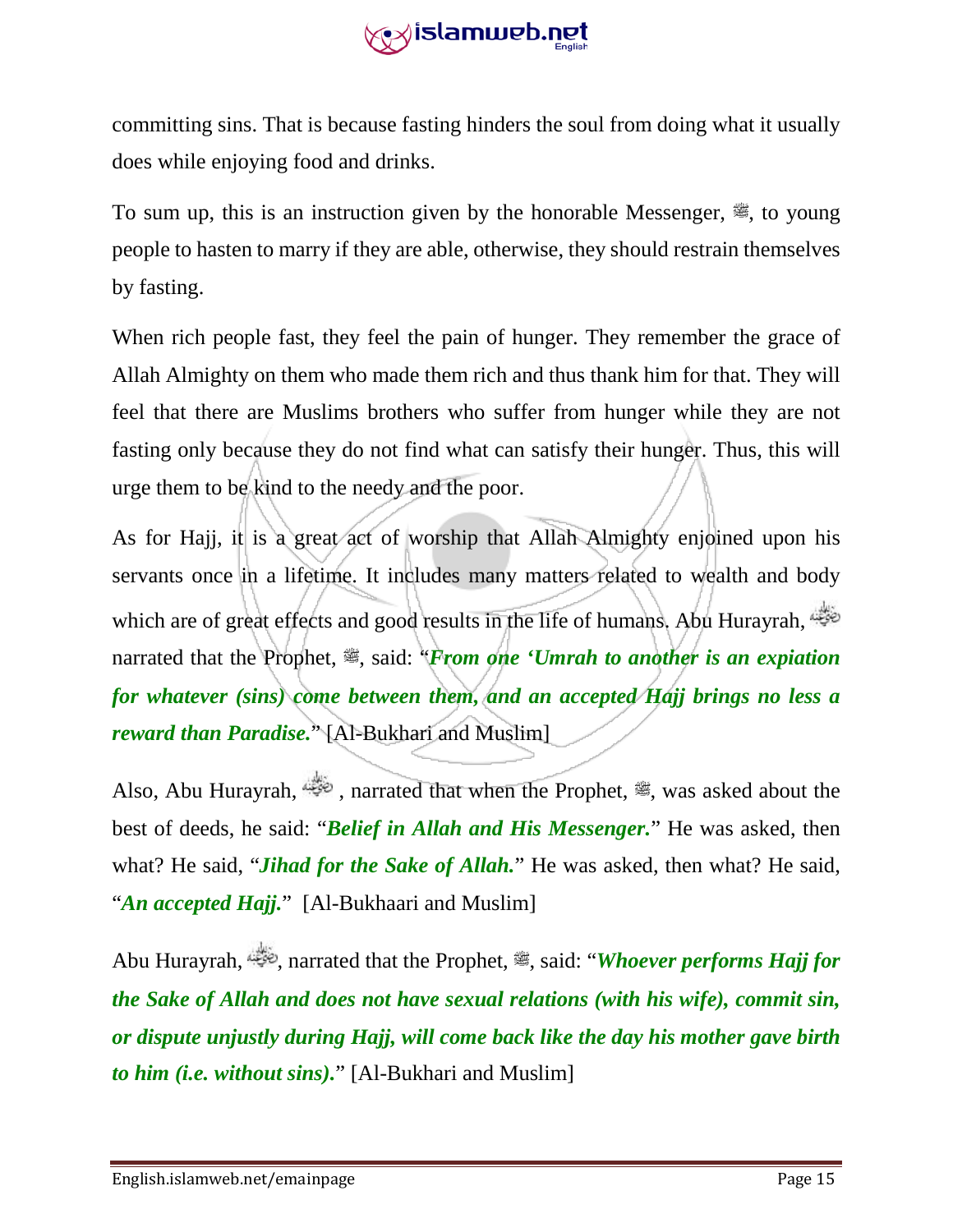

Accepted Hajj is that which one performs in compliance with the Sunnah of the honorable Prophet,  $\mathcal{F}$ . Its sign is that one after it becomes better than he used to be before it. If one becomes good after being bad or better after being good after performing Hajj, then it is a clear sign that his Hajj is accepted.

Moreover, Hajj and 'Umrah make one draw closer to Allah Almighty through doing some acts of worship that cannot occur except in such a specific place such as Tawaf. Allah Almighty made Tawaf one of the distinct characteristic of His Ancient House. So, when one reaches Makkah, he should make Tawaf around the Ancient House and get closer to Allah Almighty with an act of worship which he could not do if he did not go there. That is because it cannot be done except around the honorable Ka'bah. There, one will remember that doing this act in any other place on the planet is proscribed by Allah Almighty. It is not permissible for anyone to make Tawaf around a grave or any other place on the earth except the honorable Ka'bah.

The same applies to kissing and touching the Black Stone and touching the Yemeni Corner. Allah Almighty never prescribed for Muslims to draw closer to him through kissing or touching a stone except those two places. Therefore, when 'Umar ibn Al-Khattab, , came to the black stone and kissed it, he said: "*I know that you are only a stone which can neither benefit nor harm. If I had not seen the Prophet, 鹭 kissing you, I would not have kissed you.*" [Al-Bukhari and Muslim]

Amongst the effects that Hajj and 'Umrah cause is that when a Muhrim (i.e. pilgrim in the state of Ihram) takes off his clothes and puts on Izar (i.e. lower garment) and Ridaa' (i.e. upper garment) the rich and the poor become equal. By this clothing, he remembers wearing the shroud at death and thus he gets prepared with good deeds, which are the best provision as Allah Almighty says (what means): {*And take provisions, but indeed, the best provision is fear of Allah.*} [Quran 2:197]